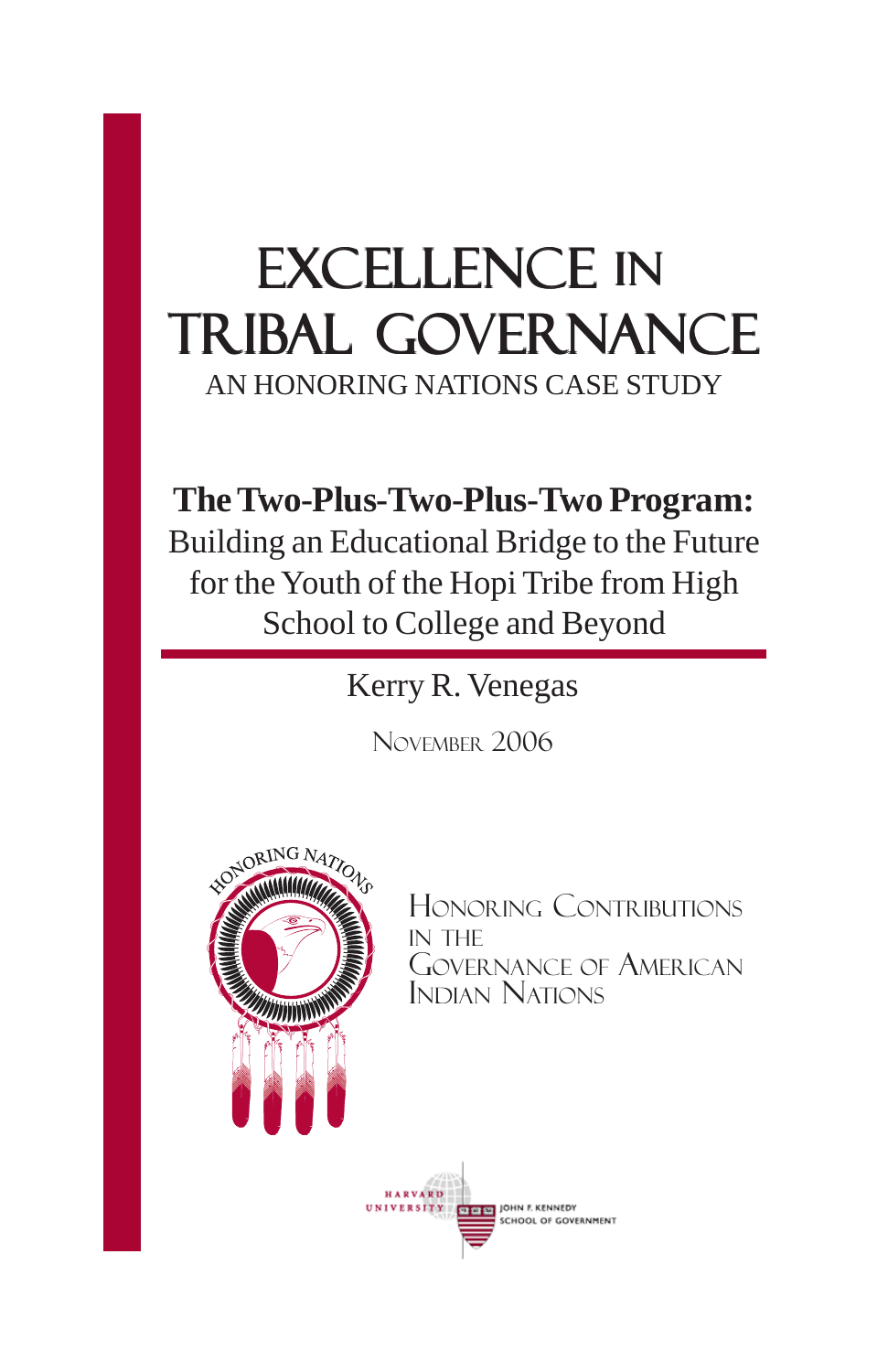#### **ABOUT HONORING NATIONS**

Honoring Contributions in the Governance of American Indian Nations (Honoring Nations) is a national awards program that identifies, celebrates, and shares outstanding examples of tribal governance. Administered by the Harvard Project on American Indian Economic Development at Harvard's Kennedy School of Government, the program was launched in 1998 with the support of the Ford Foundation, which sponsors similar governmental best practices programs around the globe. Honoring Nations spotlights and awards tribal government programs and initiatives that are especially effective in addressing critical concerns and challenges facing the more than 560 Indian nations and their citizens. Honorees serve as sources of knowledge and inspiration throughout Indian Country and beyond.

The Hopi Two-Plus-Two-Plus-Two Program was awarded High Honors in Honoring Nations 2000.

#### **ABOUT THE HARVARD PROJECT**

Founded in 1987, *The Harvard Project on American Indian Economic Development* (Harvard Project) is housed within the Malcolm Wiener Center for Social Policy at the John F. Kennedy School of Government, Harvard University. Through applied research and service, the Harvard Project aims to understand and foster the conditions under which sustained, self-determined social and economic development is achieved among American Indian nations. The Harvard Project's core activities include research, advisory services, executive education and the administration of a tribal governance awards program. In all of its activities, the Harvard Project collaborates with the Native Nations Institute for Leadership, Management and Policy at the University of Arizona.

**THE HARVARD PROJECT ON AMERICAN INDIAN ECONOMIC DEVELOPMENT John F. Kennedy School of Government | Harvard University 79 John F. Kennedy Street | Cambridge, MA 02138 Tel (617) 495-1480 / (617)-496-9446 | Fax (617) 496-3900 http://www.ksg.harvard.edu/hpaied**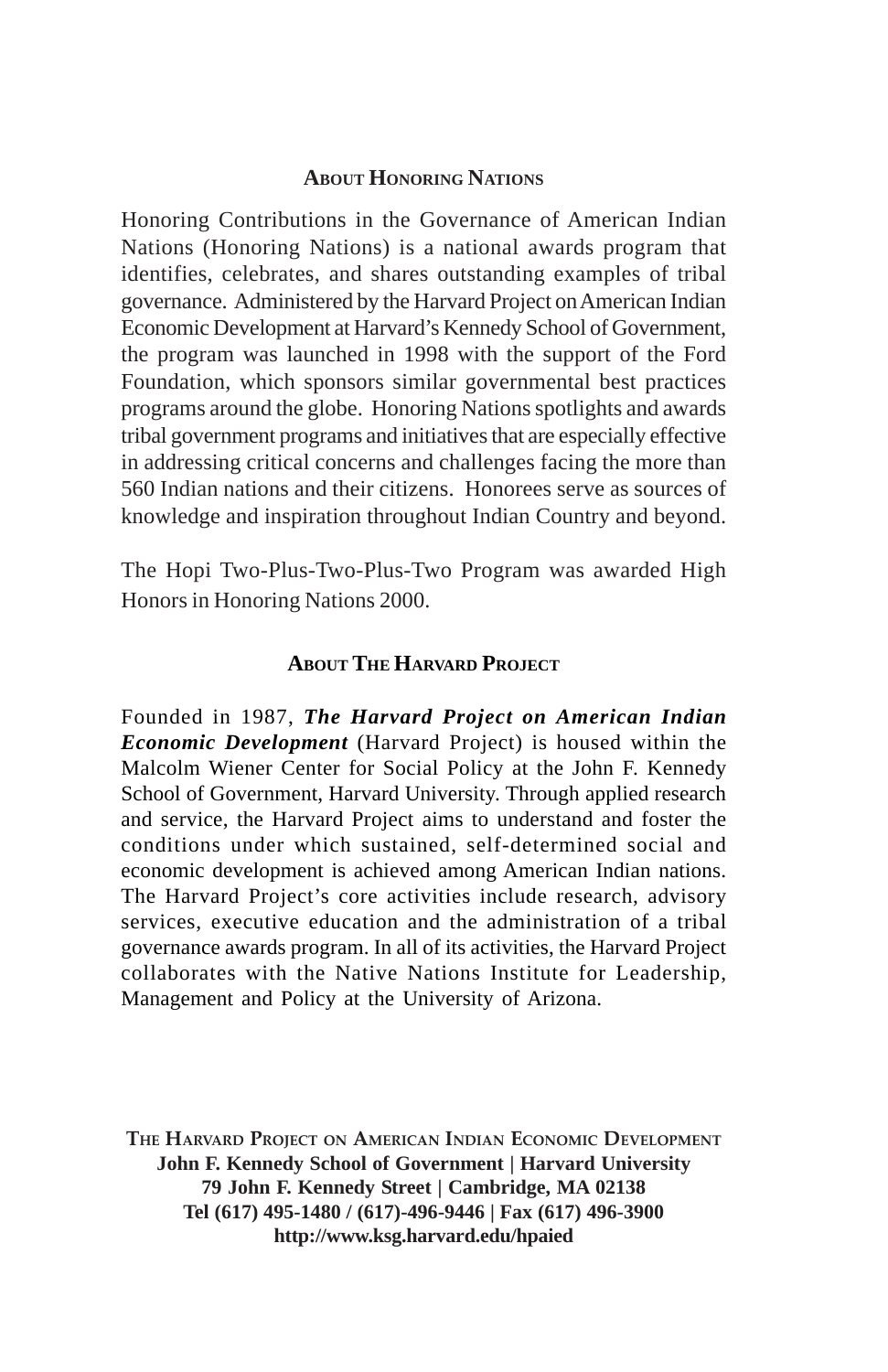**THE TWO-PLUS-TWO-PLUS-TWO PROGRAM:** Builiding an Educational Bridge to the Future for the Youth of the Hopi Tribe from High School to College and Beyond

**Kerry R. Venegas**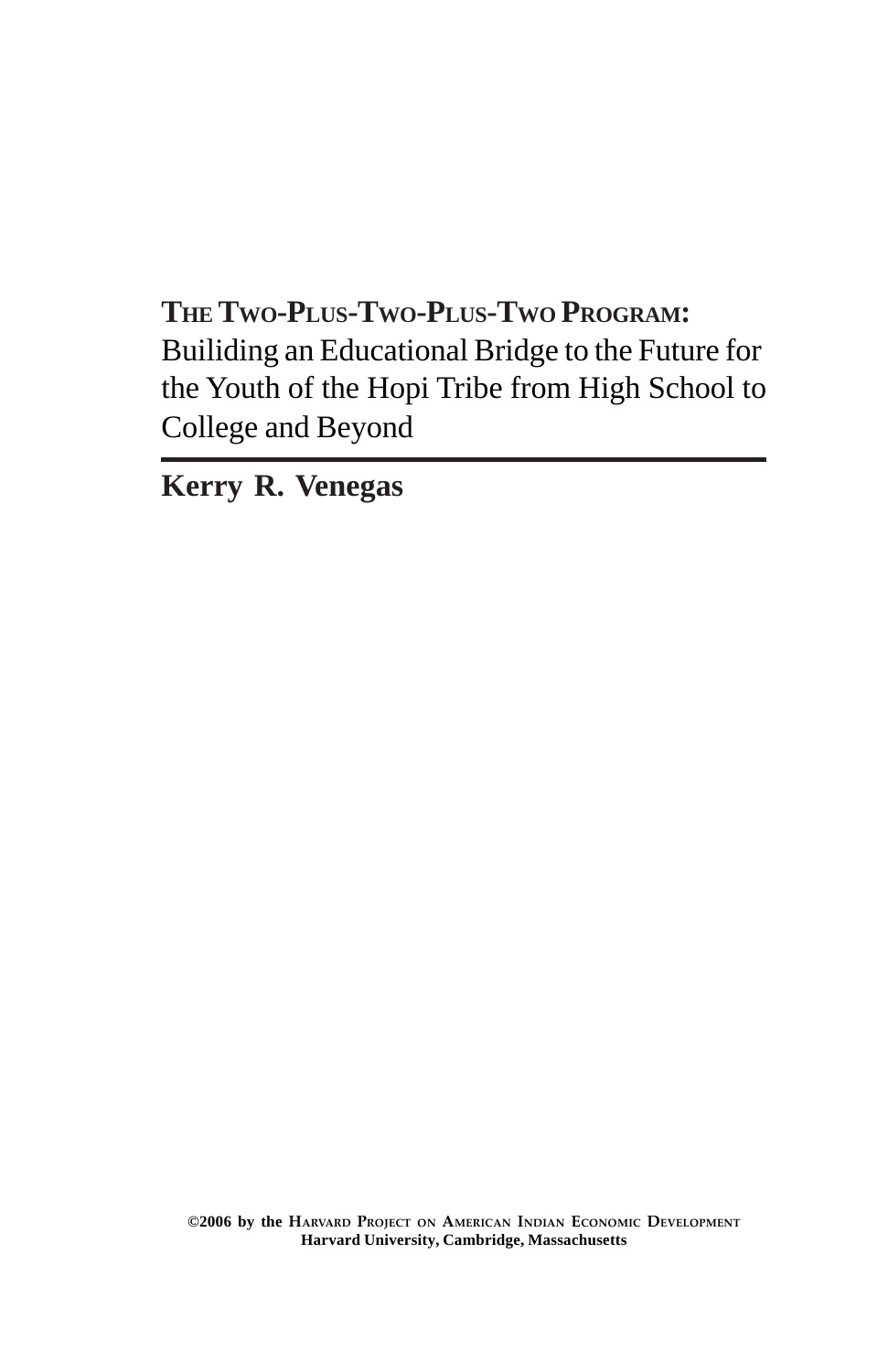# **Contents**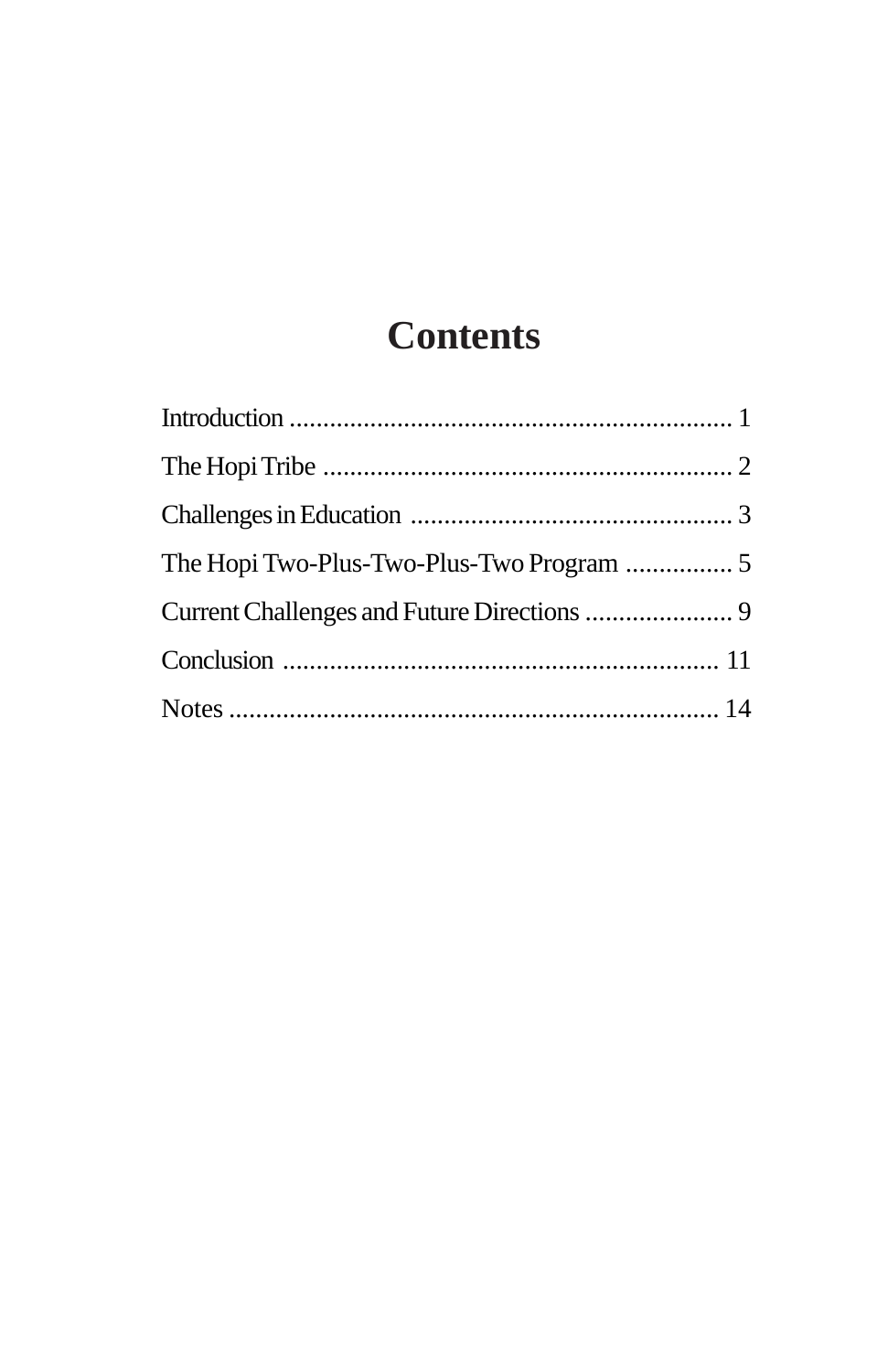## **THE TWO-PLUS-TWO-PLUS-TWO PROGRAM:** Builiding an Educational Bridge to the Future for the Youth of the Hopi Tribe from High School to College and Beyond

#### **Kerry R. Venegas**<sup>1</sup>

#### **INTRODUCTION**

Over the last 30 years, Native nations across North America have been taking control of their educational systems in the belief that American Indian "self-determination and local control [are] means of cultural preservation and growth."2 Disturbed by the low achievement scores and high dropout rates of American Indian youth in schools run by the Bureau of Indian Affairs (BIA) and local public educational agencies,<sup>3</sup> tribes have been finding ways to create tribally run schools. Recent federal legislation emphasizing a focus on standardization has created an increased incentive for local control over schools and curriculum as a means for developing culturally and community relevant systems while promoting achievement and respect for the traditions and identities of Native populations. For a deeply traditional and conservative society like the Hopi Tribe, autonomy and self-determination in education are the keys to guaranteeing modern success in both traditional and mainstream worlds. How the Hopi Tribe constructed its Two-Plus-Two-Plus-Two college transition program as a way of maintaining traditional ways of life, promoting academic excellence, and ensuring the development of qualified Hopi professionals returning to the reservation offers a model of sovereignty in action $4$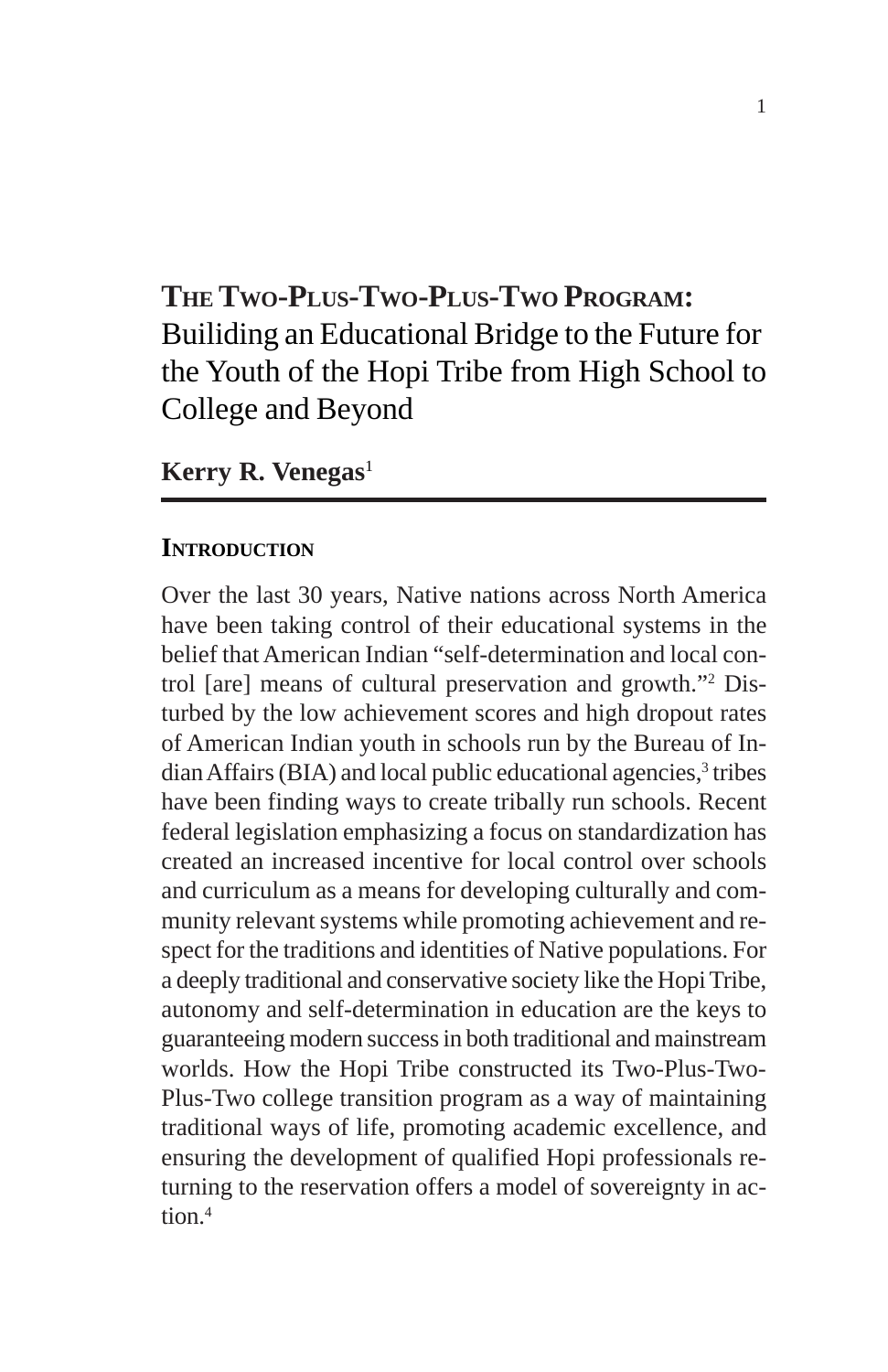## **THE HOPI TRIBE**

Located in northeastern Arizona and surrounded by the larger Navajo reservation, the Hopi Tribe is a group of 12 villages located among three sacred mesas. The Hopi settled in the region well over 1,000 years ago. In fact, the Hopi village of Oraibi on Third Mesa is considered the oldest continuously inhabited village in the United States.<sup>5</sup> While geographically isolated from external infrastructure and development in Arizona, sophisticated and highly successful methods of dry farming, sheep herding, weaving, and silver smithing have sustained generations of Hopi.

Although the Hopi Tribe is now governed by a tribal council comprised of a chairman, vice-chairman, and elected council members from four designated reservation districts, self-governance among its villages has been traditionally rooted in a highly organized matriarchal system of family, clan, and village loyalties. Each village is separate and politically autonomous, with its own clans, traditions, and perspectives about the use of the land and the extent of outside influence. Some villages have even elected not to have running water and electricity to keep the influence of western culture to a minimum in this remote region. Choosing their path in the modern world, the Hopi have maintained their traditional ways, especially with regard to the very private and complex religious ceremonies and belief system. Privacy, respect for self-determination, and individual autonomy is highly valued in Hopi culture and no more so than in control over the education and development of Hopi youth.

Historical control over education in the Hopi Tribe has been a continual struggle with a succession of outside invasion-from the Spanish in the mid-16th century to the Anglo government of present day. Educational freedom was restricted first by mission schools and then, after treaties established Hopiland as a recognized reservation, by the Bureau of Indian Affairs (BIA). In the 1800s, the BIA began a policy of removing Hopi children and sending them to far flung schools on the premise of edu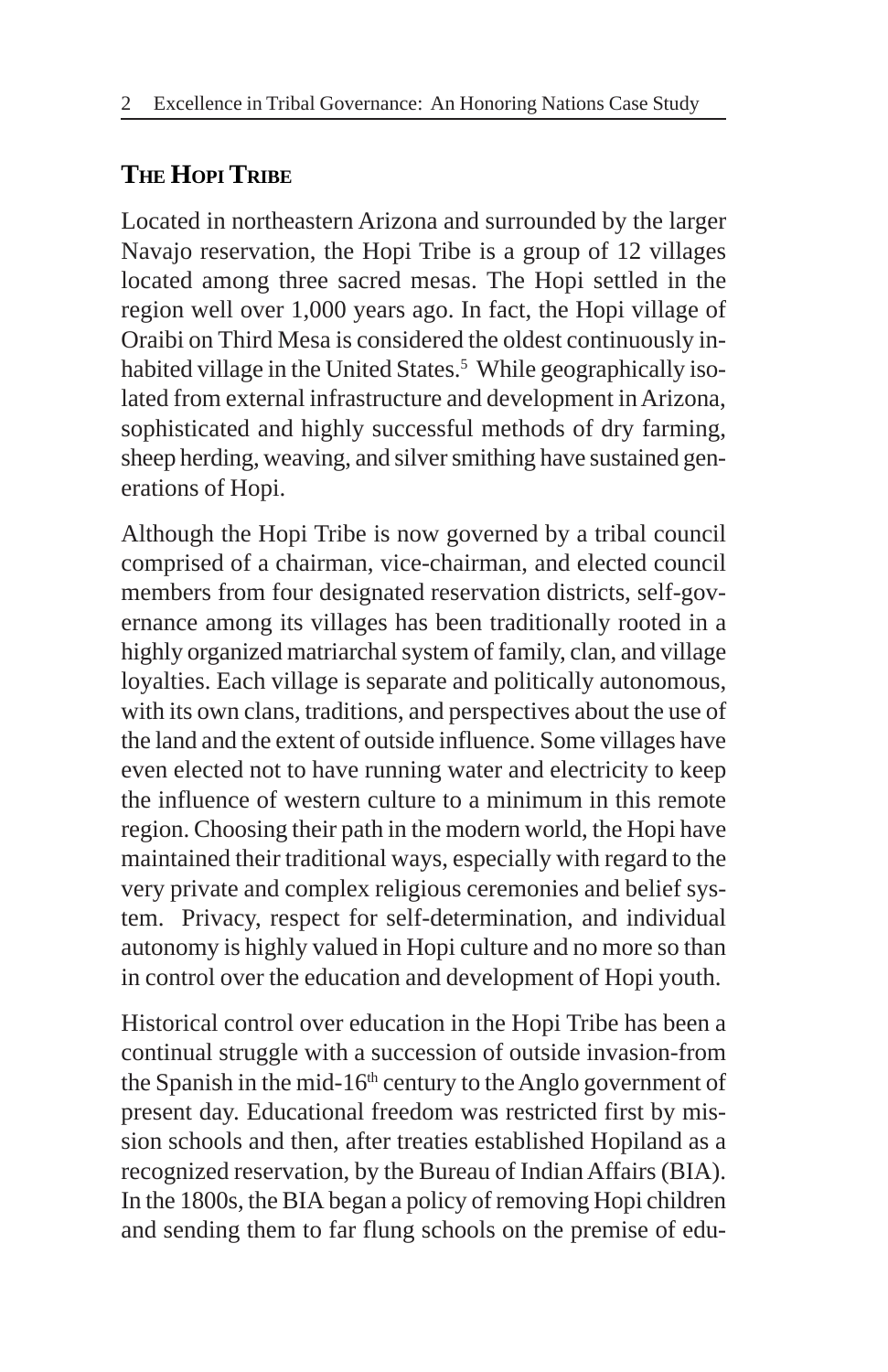cating them in western traditions, language, and culture. This policy set into motion a pattern in which many Hopi did not return to the original villages or if they did, they found the education they received in BIA-run schools to have little connection to daily life on the reservation. Inadequately equipped and staffed with poorly trained, sometimes abusive teachers, these schools continuously shortchanged Hopi youth on both traditional knowledge and western academic excellence.

The negative effects of this inadequate system of education became exacerbated in the 1970s, when large shifts in the economy of the United States threatened the sustainability of farming and herding as a way of life. Wage labor became the dominant means of earning a living and even the isolated and relatively self-sufficient Hopi Tribe felt the impact. Concerned that without the skills necessary to compete in the outside world, new generations of Hopi would be unable to control traditional resources and alternative sources of income, and poverty would soon accomplish what centuries of invasion had not. Increasingly, Hopi citizens confronted the difficult choice of either staying geographically and culturally connected to their traditional way of life or relocating somewhere off-reservation where opportunities for education and employment were more plentiful. With the passage of the Indian Self-Determination and Educational Assistance Act of 1975 (Public Law 93-638), the Hopi villages examined ways to take control over their educational systems and to find a way to change the choices.

#### **CHALLENGES IN EDUCATION**

In 1983 after waiting years for a reservation-based high school to be built, the clans of Polacca identified land in the eastern part of the reservation near Keams Canyon and the Tribe began construction on the new multi-million dollar Hopi Jr./Sr. High School (HJSHS). Long frustrated with the state of BIArun educational systems, including the endless delays, convoluted politics, and continuing underperformance of schools, Hopi leaders recognized that the new facility would not improve the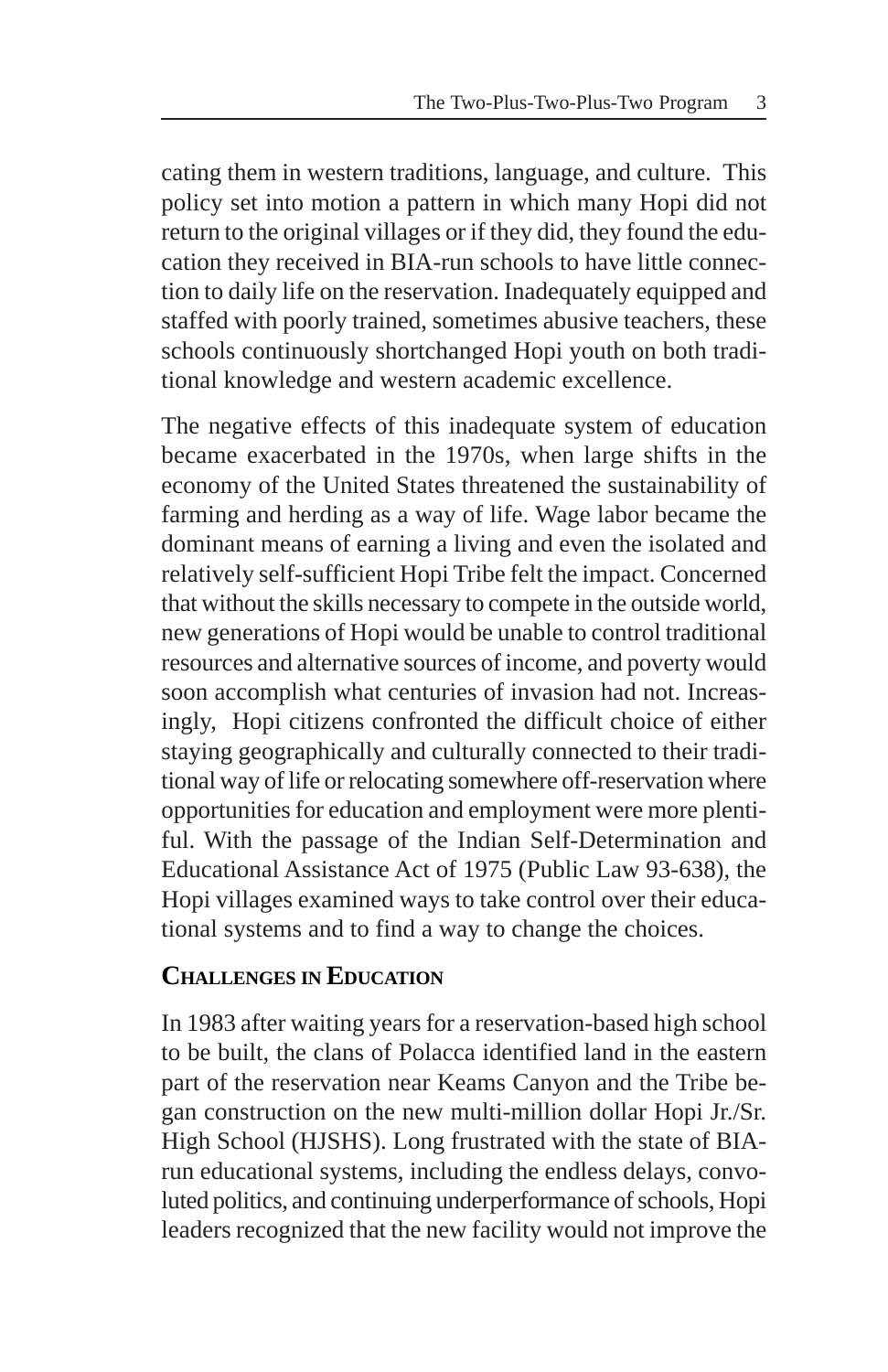performance of the school if it continued to be run in the same way. At the federal level, approximately 80% of the appropriations for educating Indian children were being spent before they ever reached the classrooms of schools like Hopi Jr./Sr. High.<sup>6</sup> And at the local level, problems such as outdated textbooks and curricula, indifferent instructional practices, lackadaisical discipline, and high teacher and staff turnover plagued the school under BIA management. In 1995, the Tribe took over management, operating Hopi Jr./Sr. High School as an autonomous federal grant school under Public Law 100-2977 and beginning a transformation in education for Hopi youth.

Determined not to repeat the mistakes of its predecessors in running the school, tribal citizens and the tribal government worked together in creating a new system of school governance. First assembling a progressive and knowledgeable local school board, the Tribe then hired experienced administrators and a high quality teaching force. The school board worked with the new staff to overhaul curriculum, update library and technology services, create new forms of student progress assessment, and establish consistent disciplinary policies and procedures. Choosing to remove cumbersome BIA-mandated paperwork requirements and inflexible regulations, the school established its own teacher and staff hiring process as well as its own methods of school development. All of these actions paved the way for educational innovation, professional growth, and responsive school governance.

The results were deeply satisfying. HJSHS students began to outperform local and tribal peers, matching and sometimes exceeding non-Indians achievement levels on the Stanford 9 standardized tests administered across Arizona public high schools.<sup>8</sup> In fact, the School received the North Central Association Commission on Accreditation and School Improvement's Model School Award.<sup>9</sup> Overall, school-wide enrollment increased as did student attendance. Additionally, the School achieved fi-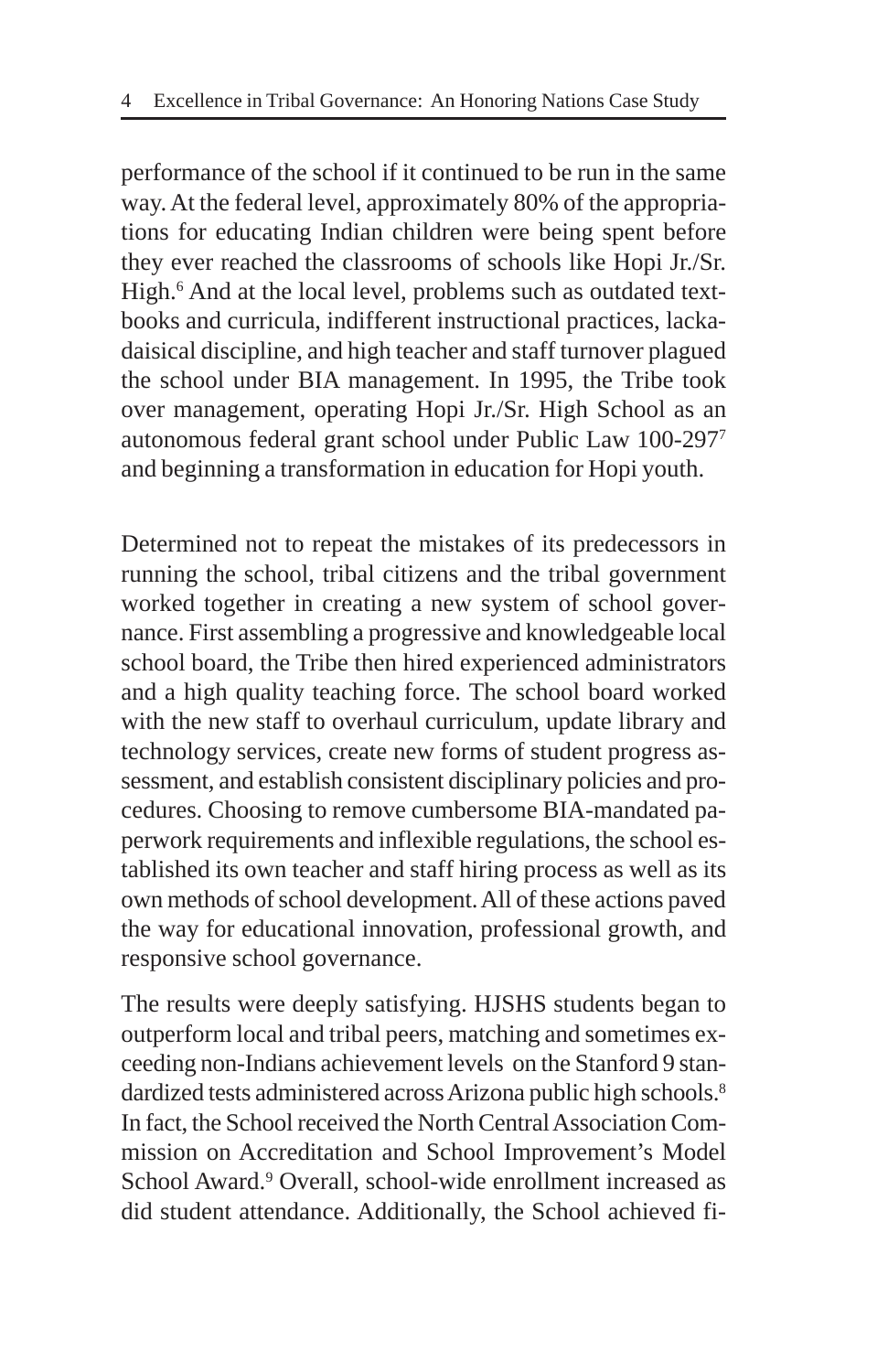nancial stability, operating in the black without any significant increases in funding – something never achieved under BIA control. With students achieving like never before and the school being run by competent personnel, the Tribe looked at other concerns.

#### **The Hopi-Two-Plus-Two-Plus-Two Program**

#### *Addressing Tribal Concerns*

Even with the transformation that accompanied Hopi control over the School, the Tribe remained concerned about the number of students successfully transitioning into and completing post-secondary education. For Hopi students, going to college usually entailed the difficult choice of leaving the reservation, family, and the traditional Hopi way of life. More than just an issue of individual academic achievement, the Tribe saw increased college attendance as a way to address a bigger issue on the reservation – the critical need for a well educated Hopi labor force with the technical expertise to fill high level jobs on the reservation.

For many years the Hopi Tribe was well aware that opportunities for employment were often better off of the reservation, and even when high-level, well-paying jobs were available on the reservation, most were filled by non-Hopi applicants. This point was driven home when the Indian Health Service (IHS) opened the Hopi Health Care Center at First Mesa in 2000. The new facility needed to fill a variety of professional health care positions, including doctors and nurses, but was unable to find enough qualified Hopi applicants. Concerned tribal leaders and school administrators convened a meeting to discuss possible strategies for addressing this issue, agreeing on the importance of expanding opportunities for Hopi students to attend post-secondary schools, while increasing the number of skilled Hopi professionals returning to the reservation.

The challenges to this goal were two-fold. First, many of the students who left the reservation to attend college did not fin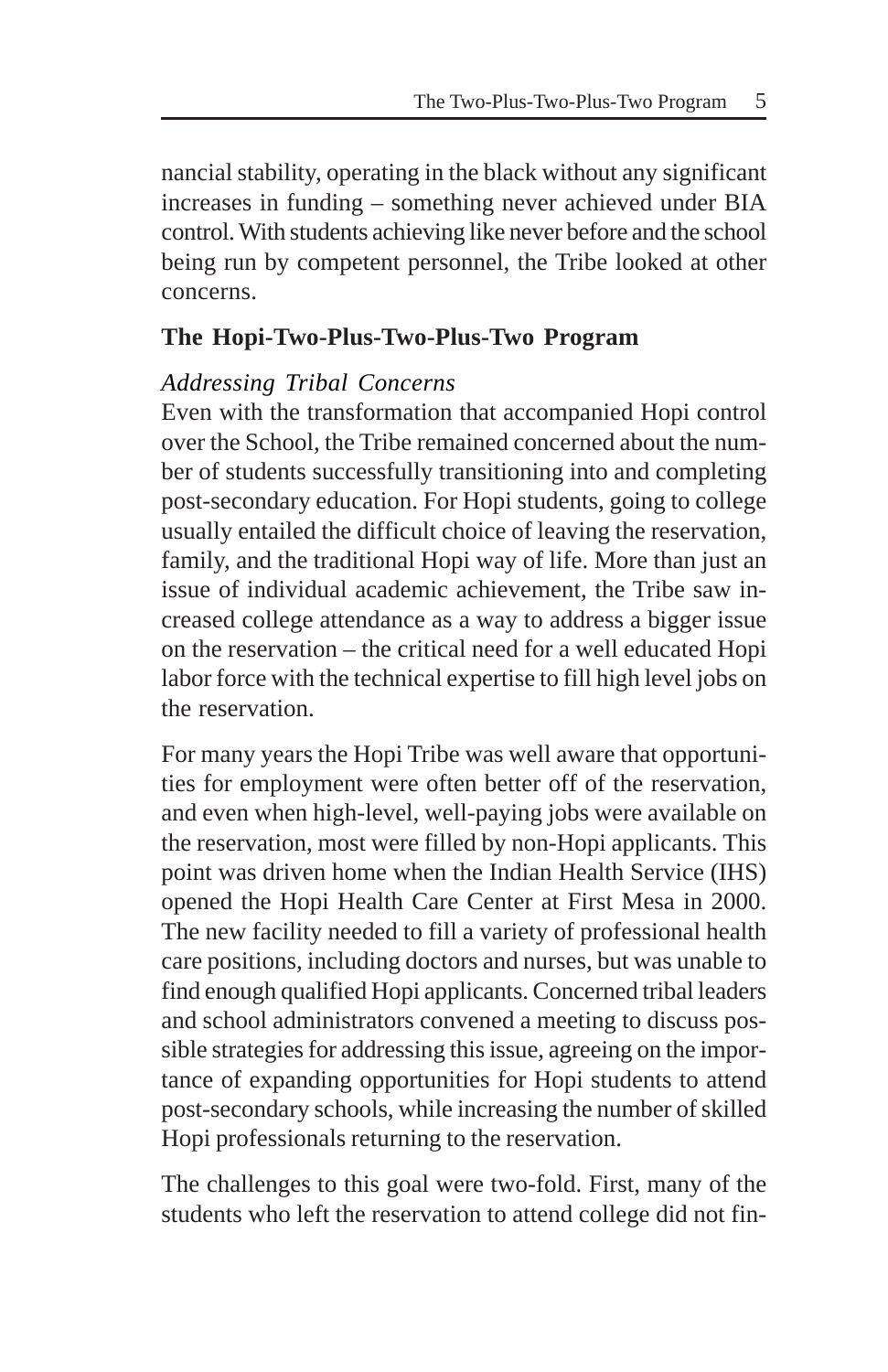ish, some not even making it to the second year. Second, those students who left the reservation and succeeded in college very seldom returned to the reservation to live and work. The issue became one of setting in motion a system that would maintain Hopi students' connections to their homes, their traditions, and their cultures while supporting their academic abilities with the type of challenging coursework that would leave them wellprepared to attend college after graduation. This is how the Hopi Two-Plus-Two-Plus-Two program was born.

#### *The Two-Plus-Two-Plus-Two Program*

Started by HJSHS in 1997, the name of the Two-Plus-Two-Plus-Two Program reflected a holistic sequence of options for students progressing through high school and into college. Starting during the last two years of high school, students were able to enroll in college level courses for credit. After high school, students could transition into two years of post-secondary education leading to an Associate degree, with the option to segue into two additional years of college leading to a Bachelor's degree. These options provided Hopi students with a way to pursue an affordable college education and a high level career path while remaining on the reservation. In doing this, the Two-Plus-Two-Plus-Two Program fostered a crucial link between home and higher education, creating an opportunity for Hopi youth to return with the skills to fill vital reservation–based jobs and the ability to continue living a traditional Hopi way of life with their families.

From its inception, the Two-Plus-Two-Plus-Two Program involved partnerships with local institutions of higher education, specifically Northland Pioneer College (NPC) and Northern Arizona State University (NAU). Looking to tap into available expertise both internally and externally, the partnerships allowed the institutions to combine resources and efforts. Each institution addressed the reservation's need for highly skilled professionals while helping Hopi students to succeed in the transition into college. Initially focused on preparing students for careers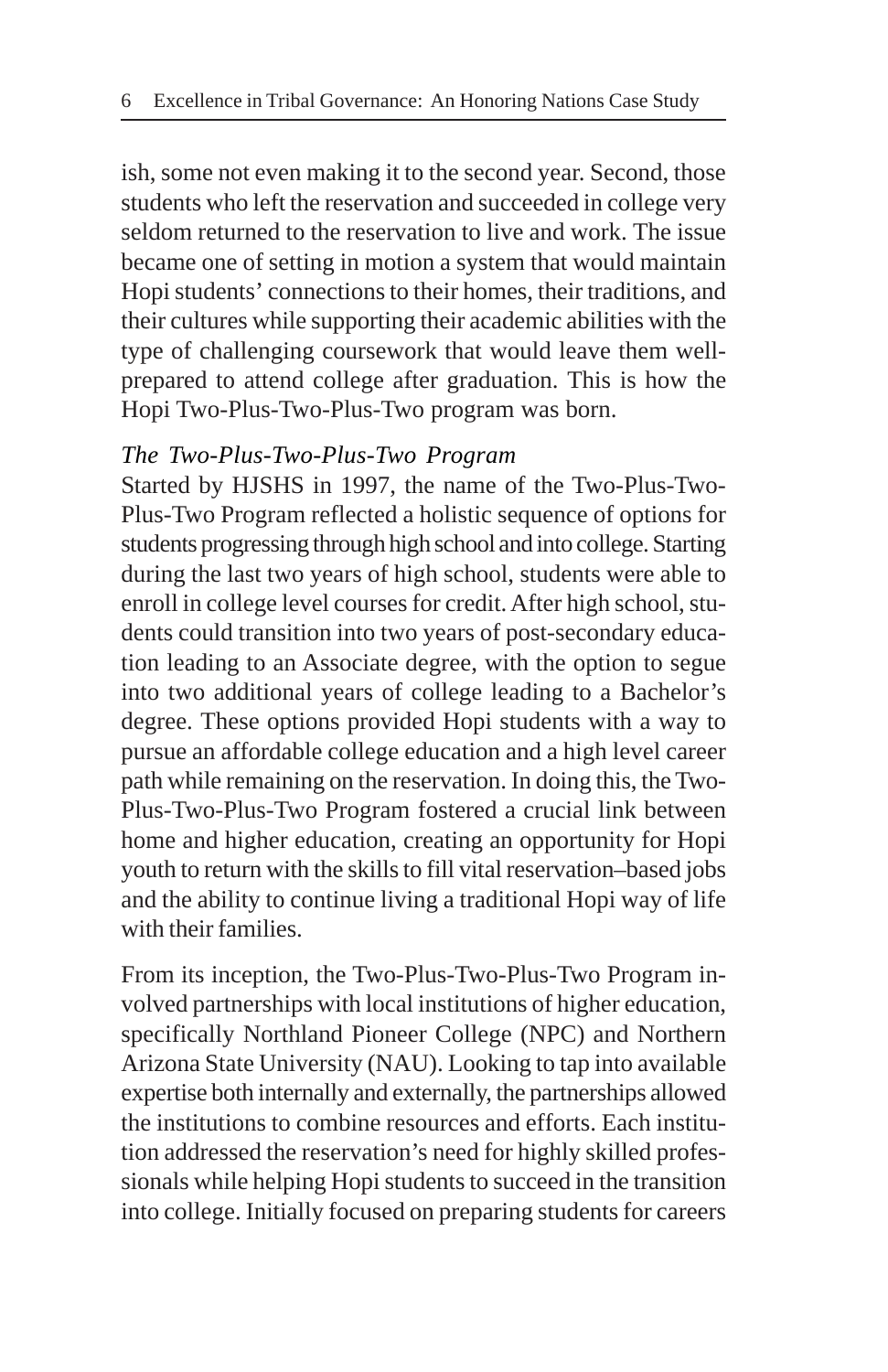in health care, a major economic and social need on the Hopi reservation, the majority of courses offered in the program have been high level science and math and have depended on an unprecedented level of instructional cooperation among the individual institutions.

College level courses available to HJSHS students were taught cooperatively by NPC, NAU, and the high school faculty via interactive distance learning. HSJHS and its partners invested in the technology to make high quality distance learning possible with the purchase of over 200 computers, access to T-100 internet capability, and the installation of an advanced interactive satellite teleconference system. NPC opened its branch campus near the School for more hands-on capability and NAU built a distance learning center within the School itself. Much more than just pre-taped lectures given by college faculty, the system allowed classes to be conducted on more than one campus in real time. Best of all, students at HJSHS could raise their hands and be called on by off-site professors.

In addition, with assistance from NPC, many HJSHS faculty became certified to teach at the community college level, allowing them to conduct courses in conjunction with NPC and NAU faculty. For example, while students taking NAU's "premed" advanced chemistry course participated in class sessions via the interactive television system, HJSHS's chemistry teacher conducted labs and offered tutorials on-site. HJSHS paid the tuition and fees for concurrent courses, allowing all students to access college credit and experience, regardless of personal financial circumstances. The placement of the program in HJSHS, and within the reservation, allowed students to become familiar with the challenges of college coursework in a supportive environment while increasing their skills, confidence, and ability to be successful at a competitive academic level.

#### *The Program Today*

Four years into the program's operations, college attendance by Hopi students increased substantially, with over 45% of the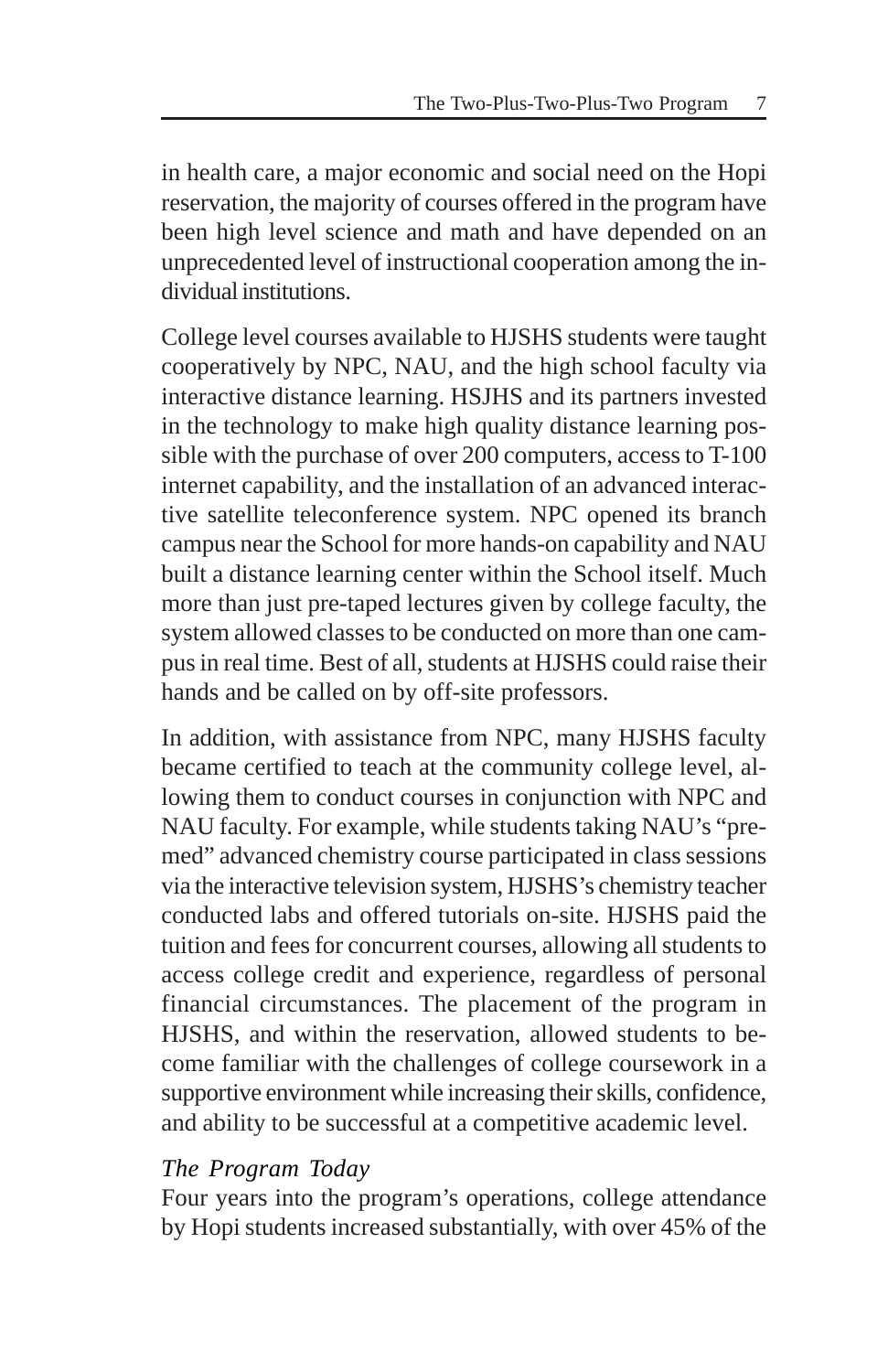2001 graduating class enrolling in either a two-year or a fouryear institution of higher education. Of that 45%, over threefourths participated and received credit through the Two-Plus-Two-Plus-Two Program. Enrollment in science and math courses at HJSHS rose, with students showing an increased interest in academic achievement, including voluntary participation in after-school tutoring. In fact, students in the program have even outperformed college level peers. For example, according to Northern Arizona University, over 50% of the students enrolled in NAU's pre-med chemistry course drop the class. However, in 1999, all eight Hopi high school students enrolled in the pre-med chemistry course passed, with one of them earning the highest grade across the entire university.<sup>10</sup>

Almost seven years after its inception, the Two-Plus-Two-Plus-Two Program continues to promote the transition of HJSHS students into post-secondary education while working to ensure high academic achievement and increased opportunities for all of its students. With a current enrollment of 763, the School serves more students than either of the local public high schools.<sup>11</sup> Even more impressive is the fact that as a charter school, all of the students enrolled in HJSHS are there by choice, regardless of how far they must travel to attend. According to the 2003-2004 Arizona School Report Card on school progress, Stanford 9 test scores increased in every area and the school outperforms other local schools on Arizona's Instrument to Measure Standards tests in reading and math.<sup>12</sup> HJSHS's dropout rate is 2% less than the state average and its graduation rate is 6% higher than comparable schools.<sup>13</sup>

Hopi Jr./Sr. High School has also extended its partnership efforts with other agencies and organizations. Acting in conjunction with other enrichment programs, such as NAU's Upward Bound and Educational Talent Search, the Academic Decathlon, and the University of Arizona's Health Careers Pathway Program, the Two-Plus-Two-Plus-Two Program has been able to provide students with a holistic and high quality level of ca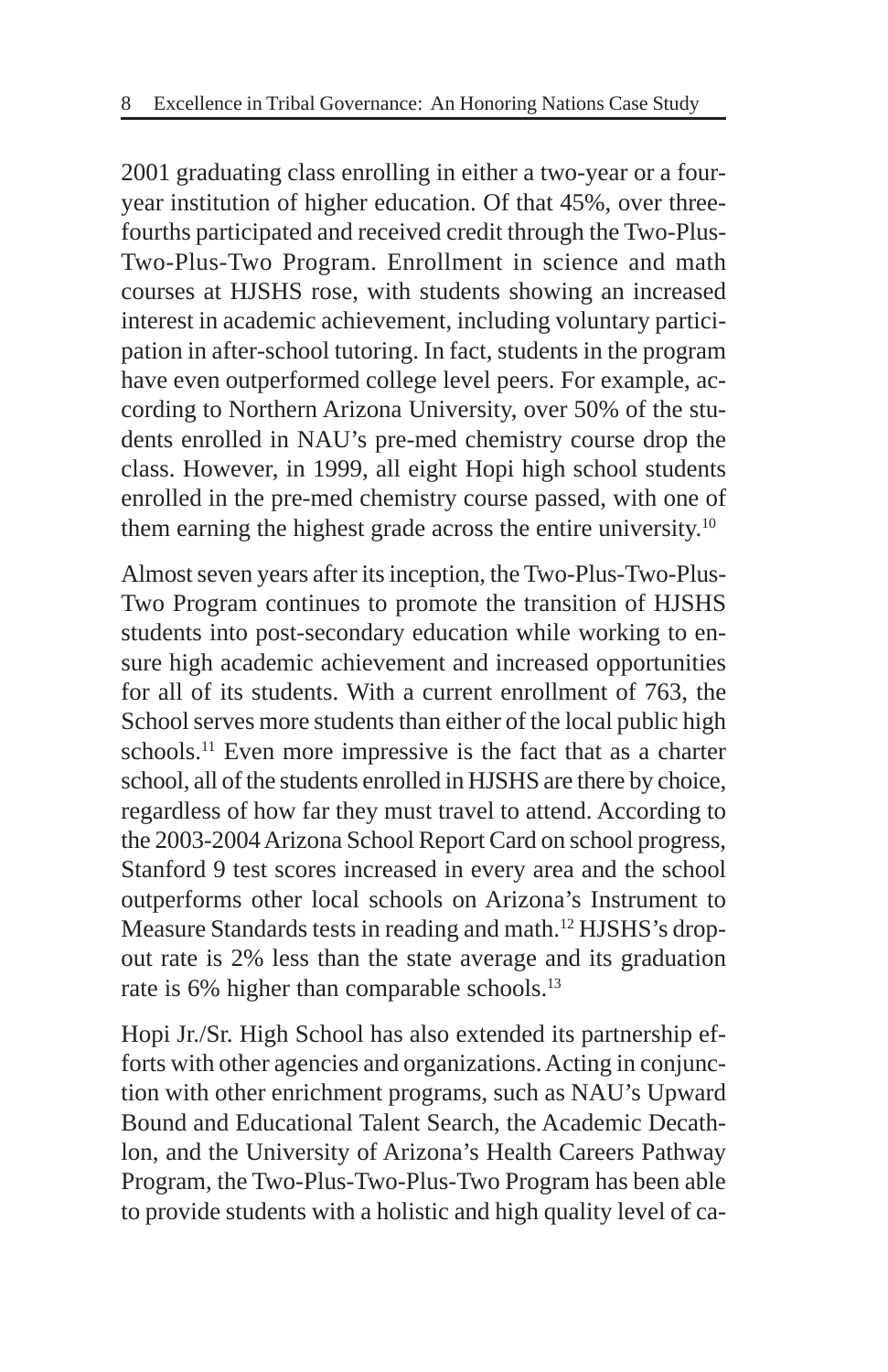reer development services and educational guidance. In 2000, HJSHS began participating in the Lowell Observatory's Navajo-Hopi Astronomy Outreach Program to extend classroom learning about the universe and the solar system into the real world application of a working observatory. In 2001, the HJSHS and Harvard University Medical School collaborated in creating the Native American Summer Program at Harvard Medical School. Over three weeks in the summer, Hopi and other Native students, participate in classes, projects, and college life on the Harvard campus. The goal of the program is to demystify the process of attending a top level university for the students, while increasing science and math awareness in medical issues, especially those connected to tribally identified concerns. The program set a new standard for other Native students and every year receives more requests from other tribes and regions to expand the program.

#### **CURRENT CHALLENGES AND FUTURE DIRECTIONS**

The challenges of maintaining and improving a creative and ambitious program like Hopi Two-Plus-Two-Plus-Two are closely linked to the challenges of running an autonomous school system in a remote, rural area.

Like most rural schools in the region, finding and retaining high quality teachers and other educational staff is a constant struggle for HJSHS. Because of the supportive work environment encouraging creativity and teacher satisfaction created by the innovative and autonomous vision of HJSHS, the School has had more success than many of its regional peers in maintaining excellent staffing. However, the geographic remoteness, lack of a local teacher pool, and other related factors still take their toll on HJSHS's staff retention efforts. For example, in 2002, the School had to replace 24 of its 85 staff members. In meeting this challenge, the School continues its commitment to innovation and recently initiated an education/teacher career branch to the Two-Plus-Two-Plus-Two Program as a way to provide its own pool of qualified educators.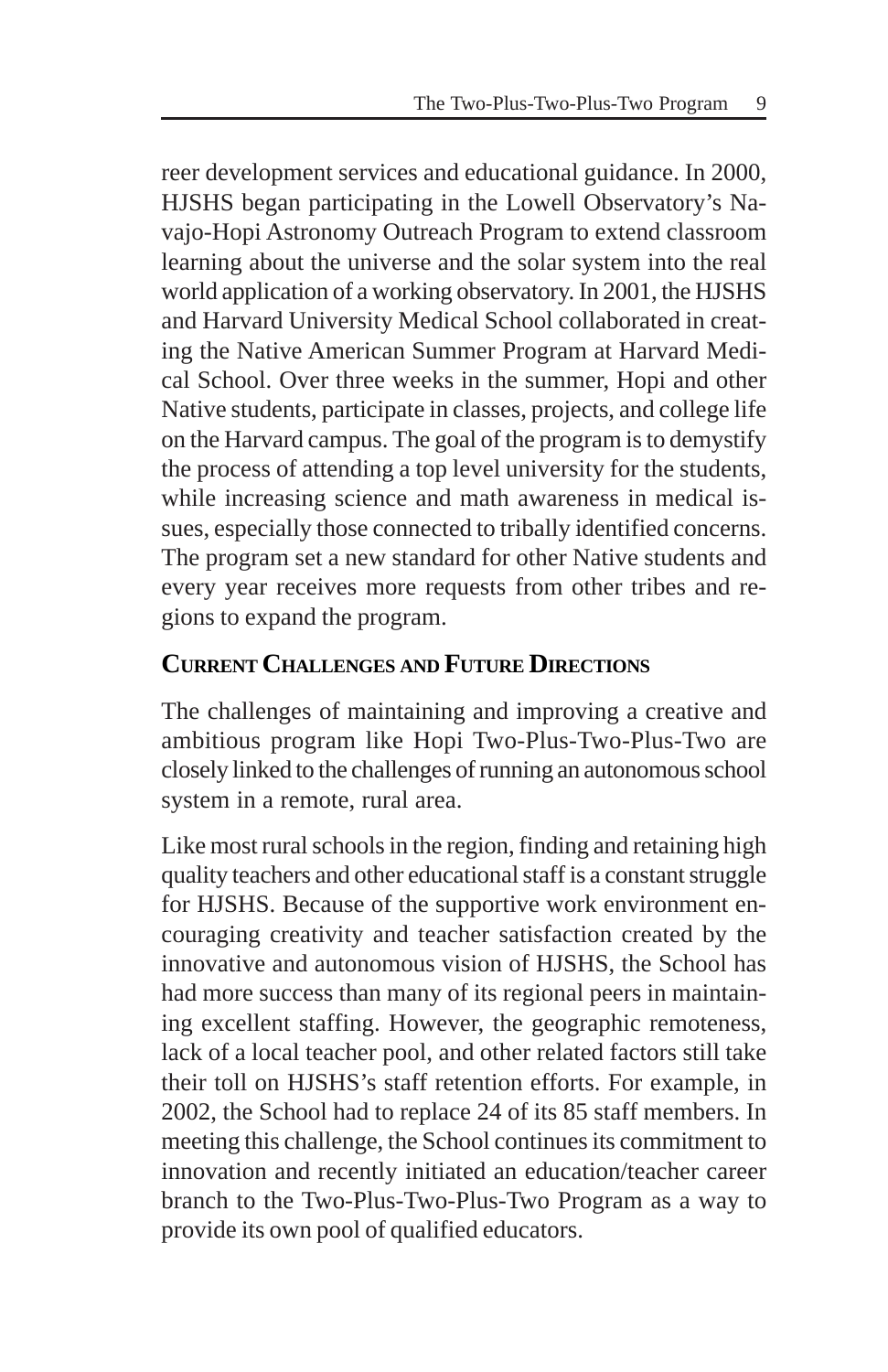Another common challenge is the struggle to raise passing rates on state and national standardized assessments. Although HJSHS compares more than favorably to statewide averages, with  $10<sup>th</sup>$  grade math and reading scores on Arizona's Instrument to Measure Standards Tests exceeding regional average passing rates by 3% or higher, it still struggles to maintain an overall  $50\%$  passing rate.<sup>14</sup> However, the School is making amazing strides when the progress of students from one year to the next is compared. The 2003 Measure of Academic Progress (MAP), an indicator of how well the reading and math skills of students are improving each school year by comparing individual students' Stanford 9 scores from one school year to the next, indicated that from 2002 to 2003, more than 86% of  $8<sup>th</sup>$  grade students were making expected progress – 10% higher than the state average.15

Comparable to the experience of many rural school districts, the Tribe and HJSHS are also concerned about the skill level of incoming students. In 2003, members of the Tribal Council, parents, and administrators discussed how hard it is for "students to perform well on standardized tests when students enter the school several years behind in reading, writing and math scores".<sup>16</sup> This leaves students unable to take advantage of enrichment programs such as the Two-Plus-Two-Plus-Two Programs and leaves school staff frustrated that students who may benefit from this program are unable to access it. One suggestion to address this issue is to have all the elementary schools serving the Hopi reservation align themselves to Arizona State standards. Currently every school is autonomous in how to address these standards, sometimes resulting in disjointed programming across schools. While some students entering HJSHS may have had several levels of math, other students may not have received instruction in the same set of math skills. The Hopi Tribe is working on options for alleviating skill differences, including consideration of unifying the curriculum across all schools serving the Hopi Tribe, and focusing on supplemental measures such as increased afterschool tutor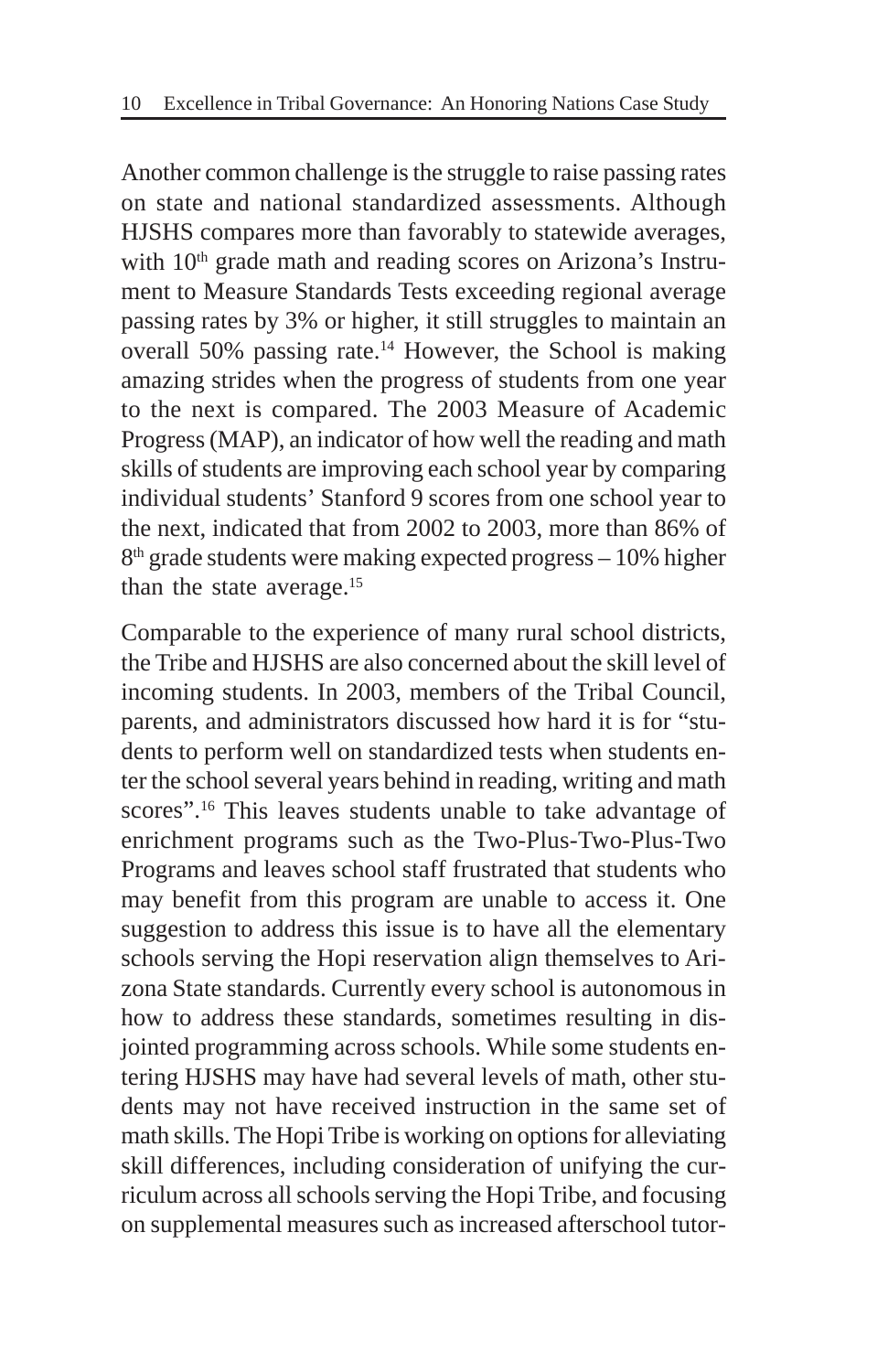ing and extra assistance for students who come in with low skills.

Also, HJSHS faces a challenge familiar to all schools in negotiating ongoing relationships with parents and families. Research indicates that parental involvement is key to successful student transition into college.17 For many Hopi families, college is an unknown quantity that appears at times to conflict with familial and cultural obligations. Western education sometimes clashes deeply with traditional educational practices, forcing students into choosing between family and being Hopi or going to college and becoming successful in the outside world. Although parents and grandparents may be extremely proud of their children's achievements, they may not be aware of the demands and the responsibilities inherent in seeking a college degree. Additionally, families often struggle with the financial constraints of sending a child to college. Although the tribe has an ongoing scholarship program, families may not be aware of how to access these funds. In order to increase awareness of both the benefits and the challenges of higher education, the School is working on ways to reach out to parents and involve them more deeply in the college courses, college planning, including financial aid and general information about college life.

A final challenge for HJSHS is the ongoing need for flexibility in addressing the changing needs of the Tribe. While developing qualified health care professionals remains a current priority, changing economic trends and tribal needs may require a focus on different professional pathways. Strategic planning in conjunction with the Tribal Council based on economic and labor projections may enable the Two-Plus-Two-Plus-Two Program to adjust the program as new trends in labor and service needs appear.

#### **CONCLUSION**

The Two-Plus-Two-Plus-Two Program is remarkable for its ambitious and creative approach in addressing the educational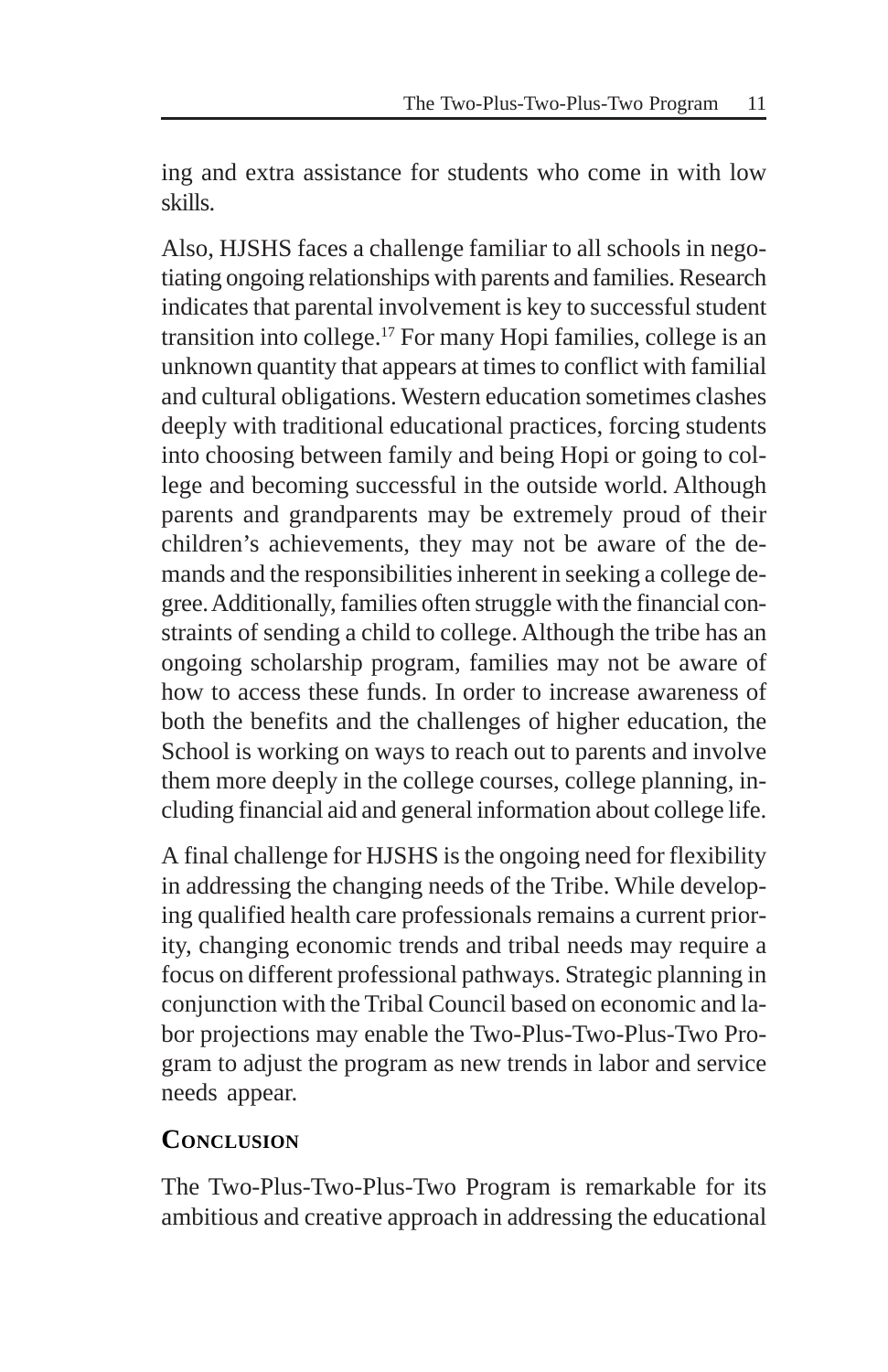challenges experienced by the Hopi Tribe. When faced with a real educational, demographic, and economic crisis, tribal leaders refused to give in to the forces that made it difficult for young tribal citizens to seek higher education. Instead, Hopi's leaders created a program that enriched, strengthened, and encouraged Hopi youth to fulfill their educational aspirations. In preparing greater numbers of Hopi high school students for college, while also making it possible for those students to spend less time away from home, the Two-Plus-Two-Plus-Two Program has been a major force behind the positive change in academic achievement among Hopi youth. More than just a college transition program, the program has also been a meaningful investment in community integrity and the future of the Hopi Tribe, enhancing the Nation's economy, social development, and ability to self-govern.

The challenges faced by the Hopi Tribe in founding and maintaining the Two-Plus-Two-Plus-Two Program offer valuable lessons in self-determination in education. The Tribe's experiences highlight a rich model of community commitment, everevolving innovation, dynamic partnerships, and a long term vision for the education of their youth, including:

- Asserting control over their educational systems gives tribes the ability to ensure new generations of well-educated, welltrained tribal citizens who can address tribal needs in thepresent and far into the future.
- y Building stable and capable educational institutions in tribal nations ensures the independence and flexibility to create innovative programs that are appropriate in meeting the communities' cultural and economic needs.
- Creating access to academically challenging coursework leading to college credit and transition allows tribes to address low student achievement and high post-secondary dropout rates through a high level pathway to success.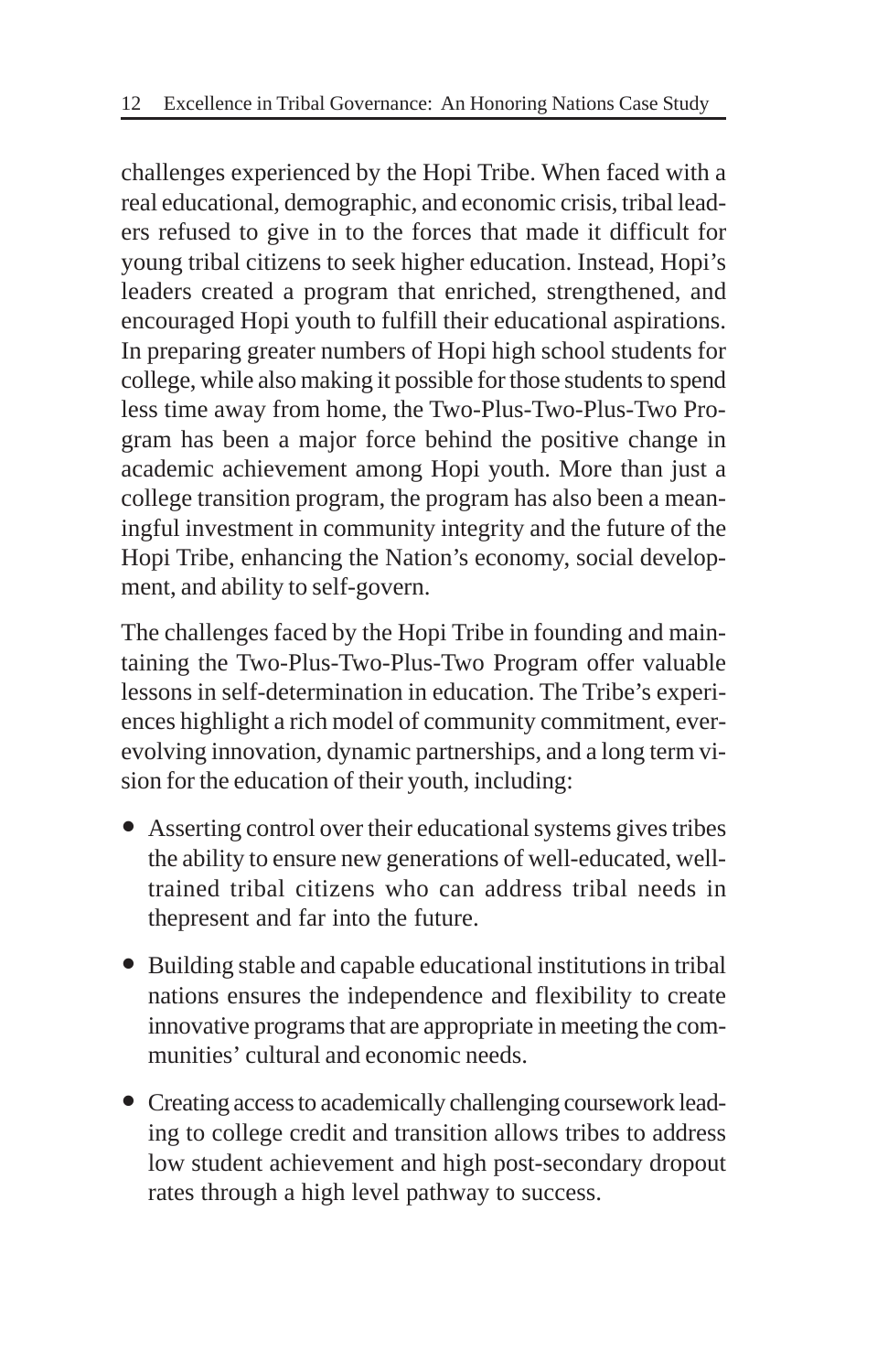- Developing and maintaining dynamic partnerships with local institutions of higher education provides an excellent pool of extended resources and combined efforts in supporting and preparing Native high school students to be successful in post-secondary education.
- Using new technology to address tribal interests in education, including interactive distance learning, increases students' access to technically advanced subjects and even allows them to remain on the reservation while obtaining extended knowledge and experience.

As the Two-Plus-Two-Plus-Two Program, and the Hopi Jr./Sr. High School, move forward in expanding their resources, creating new avenues for college credit, and developing deeper connections to families, the program seems increasingly able to accomplish its most important goal: paving the way for students to remain active participants and keepers of their culture while achieving educational excellence and a future of professional opportunities.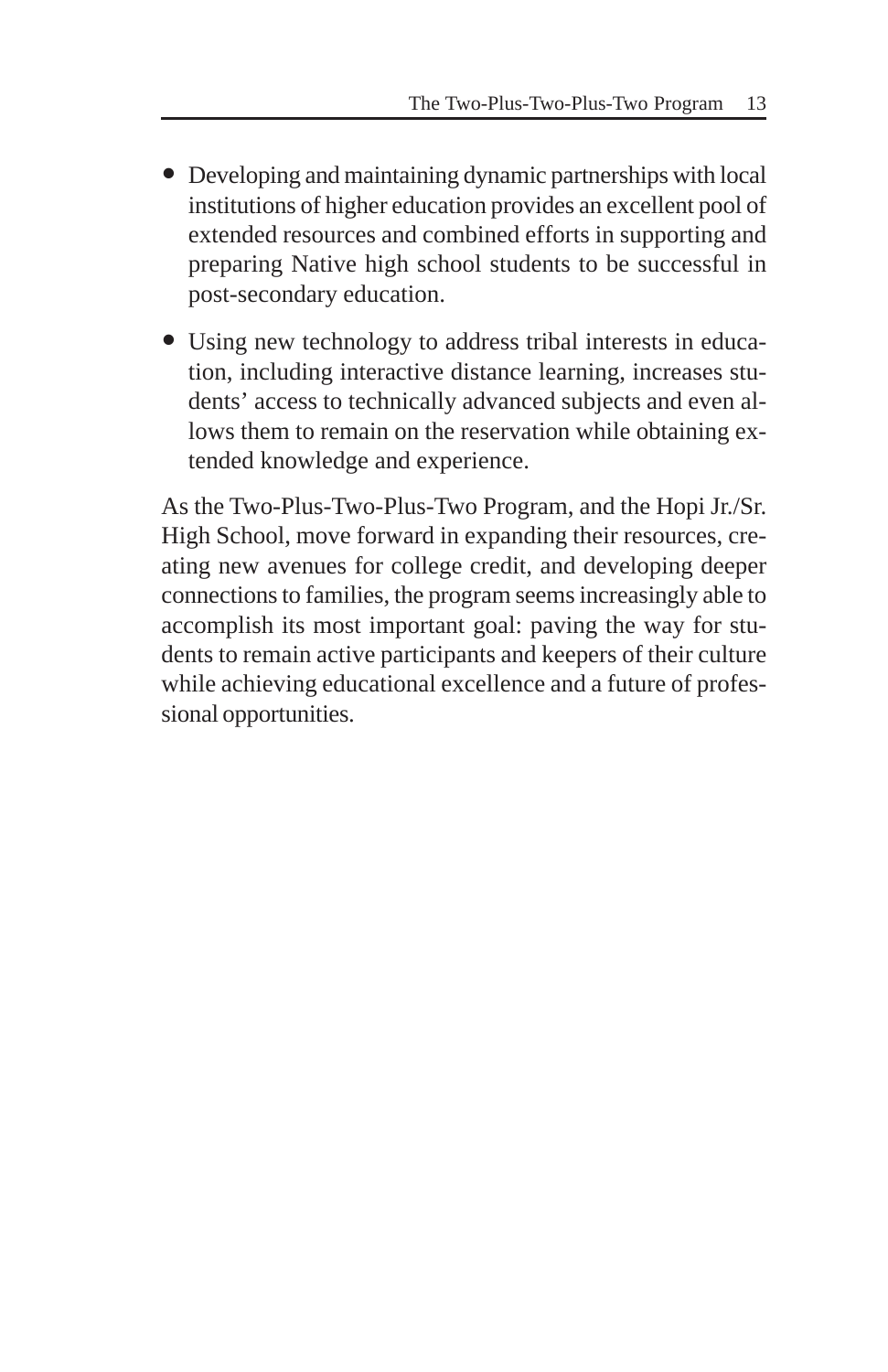### **Notes**

<sup>1</sup> Kerry R. Venegas is a doctoral candidate at the Harvard Graduate School of Education. Before coming to Harvard, Ms. Venegas was an alternative education science teacher working with at-risk youth in Bolivia, Colorado, New Mexico, and the Washington D.C. area. Currently working as a research consultant for the Harvard Project on American Indian Economic Development, she holds a Master's Degree in secondary education from the University of New Mexico and an Education Specialist degree in Transition Special Education from the George Washington University in Washington, D.C. Her research focuses on the experience of Indigenous at-risk youth, especially those being educated in alternative programs and in special education placement, and role of sovereignty and community control in creating excellence for these students.

2 Synder-Joy, Zoann K. (1994). Self-determination in American Indian education: Educators perspectives on grant, contract and BIA administered schools. *Journal of American Indian Education 34*, 20-34.

3 From *Indian Nations at Risk: An Educational Strategy for Action*, the final Report of the Indian Nations at Risk Task Force, U.S. Department of Education, October 1991. Summary of findings available at http://www.kued.org/ productions/2worlds/at\_risk/#tradition. Full report available at http://www.tedna.org/pubs/nationsatrisk.pdf.

4 The Hopi Two-Plus-Two-Plus-Two Program was a High Honors recipient in 2000 from the Honoring Nations national awards program, identifying it as an outstanding example of tribal governance in addressing critical concerns and challenges facing Indian nations and their citizens.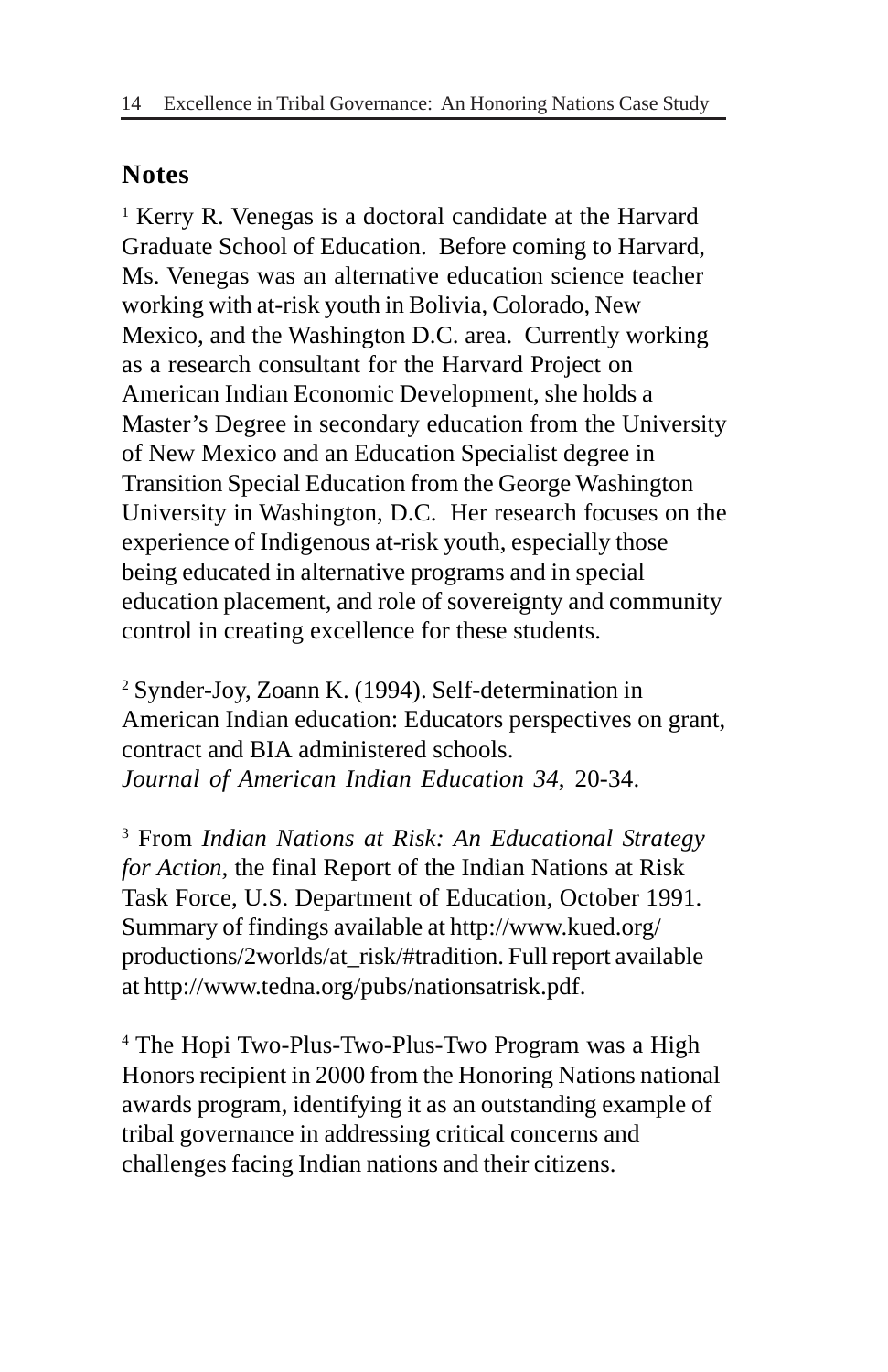<sup>5</sup> See the Hopi Cultural Preservation Office Home Page -Visitor information: Three Mesas section. Available at http:// www.nau.edu/~hcpo-p/visit/mesa\_1.htm.

6 According to the *Honoring Contributions in the Governance of American Indian Nations* Two-Plus-Two-Plus-Two site visit report, September 28, 2000, p.2.

7 Public Law 100-297 is Title V of the Stafford Elementary and Secondary School Improvement Amendments of 1988 which allow tribal schools to become grant schools and receive federal funding directly to the governing body of the school. The school itself is an autonomous unit responsible for all decision at the school-site level and often may be chartered under the tribe or the state's authority. Hopi Jr/Sr. High School is chartered under the state.

8 See Arizona Department of Education Research and Evaluation Section-Accountability Reports. Available at http:/ /www.ade.state.az.us/azlearns/.

<sup>9</sup> See the Hopi Jr./Sr. High School 2003-2004 Arizona School Report Card 2003-2004. Available at http:// www.ade.state.az.us/srcs/ReportCards/56492004.pdf.

10 According to the *Honoring Contributions in the Governance of American Indian Nations* Two-Plus-Two-Plus-Two site visit report, September 28, 2000.

<sup>11</sup> See Hopi Jr./Sr. High School profile at GreatSchools.Net. Available at http://www.greatschools.net/modperl/ browse\_school/az/1455/.

<sup>12</sup> See the Hopi Jr./Sr. High School 2003-2004 Arizona School Report Card 2003-2004. Available at http:// www.ade.state.az.us/srcs/ReportCards/56492004.pdf.